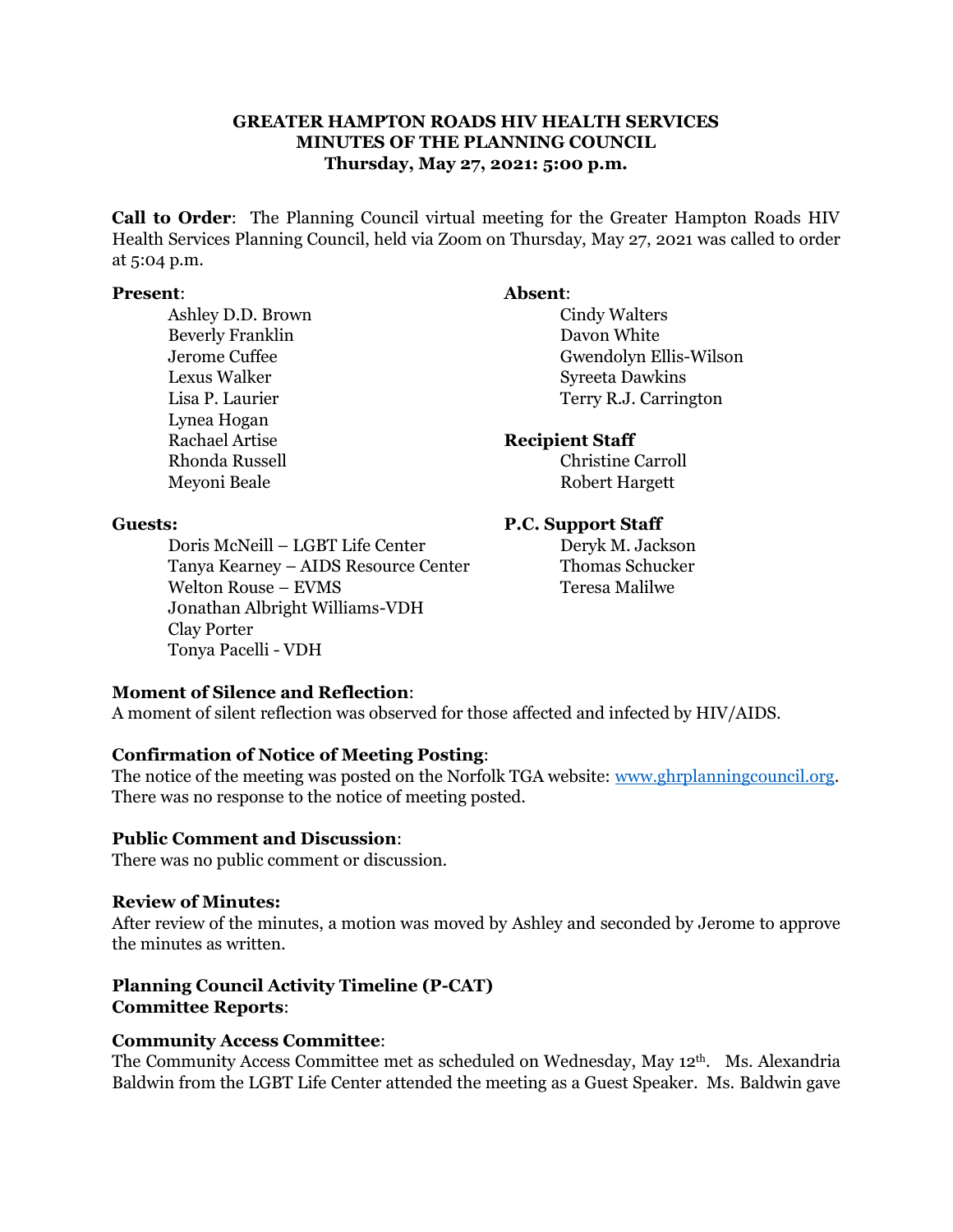a presentation on the COLVID-19 Vaccines. She gave a detailed discussion of the research, the side effects, and the differences between the vaccine types.

During the committee meeting, the Co-Chair discussed the meeting she had prior with the Recipient Staff in which she was requesting funds for the committee's yearly activities and events. Unfortunately, the Recipients informed the Co-Chair that there were no funds for committee projects and the information was relayed to the committee.

The committee agreed to send out donation letters and sponsorship letters to pharmaceutical companies for funding assistance.

The committee reviewed the consumer survey and agreed that the survey needs to be worked on a little bit more. The survey was, therefore, emailed to committee members for further review. The committee will re-review the modifications to the survey at the June meeting.

The next committee meeting will be June 9<sup>th</sup>, at 6:00 p.m.

# **Membership and Nominations Committee**:

The Membership and Nominations Committee met as scheduled and interviewed Mr. Jonathan Albright Williams for Planning Council membership. Mr. Williams was appointed by VDH to fill the slot left vacant by Ms. Gloria Robinson as the Part B Representative on the Planning Council.

Beverly noted that she was rotating off the Planning Council on May 30<sup>th</sup>. There were no nominations for the committee's co-chair in place of Beverly because most members on the committee are Co-Chairs of other Sub-Committees and were, therefore, on the Executive Committee. In this regard, it was recommended to merge the Membership and Nominations Committee with the Executive Committee. Cindy will continue to Co-Chair the committee and will be assisted by any one of the Executive Committee Co-Chair if needed.

# **Quality Improvement/Strategic Planning (QISP) Committee**:

The committee met as scheduled on Tuesday, May 18th. The committee reviewed the data provided to the committee by VDH which also included the COVID-19 survey. The survey was administered to VDH clients during the pandemic.

The committee voted to revise the old Part A Norfolk TGA Service Standards and add language on COVID-19 and telehealth where it applies and remove Performance Measures as recommended by the Project Officer. The committee will continue its review of the Service Standards at the June meeting.

The committee also discussed the datasets that the committee will be looking at for the upcoming Priority Setting and Resource Allocations Process. The QISP Committee will coordinate the data provisions with the Priorities, Allocations and Policies Committee.

To a question regarding funding for the Triennial Needs Assessment, the Recipient indicated, at the last meeting, that there might be funding for the Triennial Needs Assessment but was not sure of the dollar amount that would be available. The committee is, therefore, waiting to hear from the Recipient before moving forward.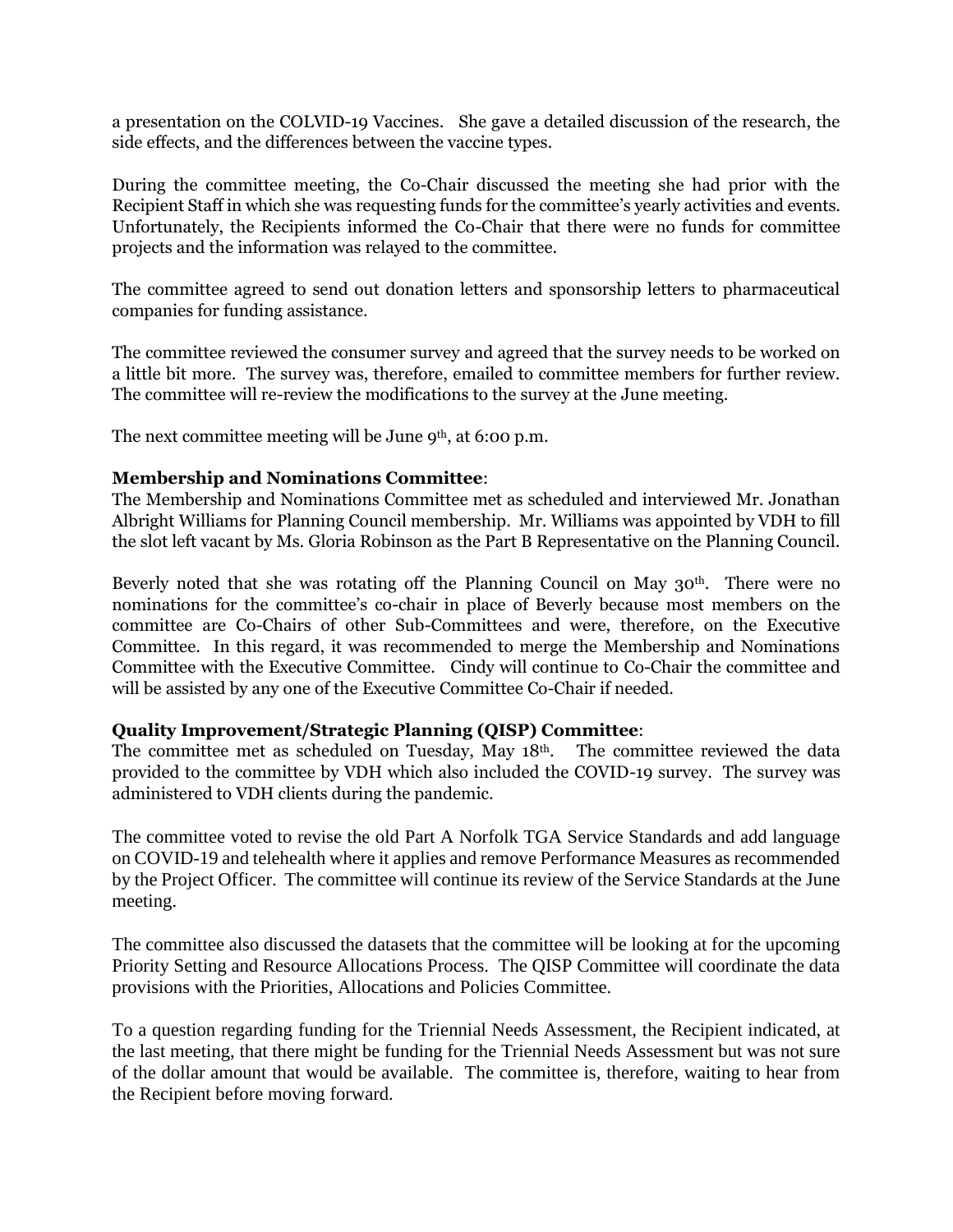The next committee meeting will be Tuesday, June  $15<sup>th</sup>$ , at 4:00 p.m.

# **Priorities, Allocations and Policies Committee**:

The committee met as scheduled at 3:00 p.m. Thursday, May  $27<sup>th</sup>$ . The committee discussed, among other things, the merging of the Membership and Nominations Committee with the Executive Committee effective June 1<sup>st</sup>. The PAP Committee was not agreeable to the proposed meeting times. The committee, therefore, presented a new recommendation for committee meetings as follows:

|           | • $3:00-3:30$ p.m.         | $\mathbb{R}^n$                          | Priorities, Allocations and Policies Committee                                           |
|-----------|----------------------------|-----------------------------------------|------------------------------------------------------------------------------------------|
|           | • $3:30-5:00 \text{ p.m.}$ | $\mathcal{L} = \mathcal{L} \mathcal{L}$ | Membership and Nominations Committee/                                                    |
|           |                            |                                         | <b>Executive Committee</b>                                                               |
| $\bullet$ | 5:00 p.m.                  | $\mathcal{L}$                           | <b>Planning Council</b>                                                                  |
|           |                            |                                         | The recommendation was unanimously voted for by the Priorities, Allocations and Policies |

Committee and subsequently the Executive Committee.

The committee did not review the monthly Expenditure Summary Report because the City of Norfolk is in the process of changing the Payment Management System which also includes Ryan White as per HRSA Site Visit. The monthly expenditure summary report will be presented to the committee at the June committee meeting including the Final Final Expenditure Summary Report.

The next committee meeting will be Thursday, June  $24<sup>th</sup>$ , at 3:00 p.m.

# **Program Updates:**

# **Part A Program Manager's Report**:

The Program Manager re-emphasized why the monthly Expenditure Summary Report was not available for review. She noted that the City of Norfolk was in the process of putting in place, a system that HRSA had requested, to streamline the expenditure rate through the Payment Management System. This was completed two days ago.

The Program Manager noted that all the contracts are fully executed. There is a Quality Management RFP that is closing. There are two vendors at this point. There is an RFP for Housing, and for Drug Reimbursement getting ready to be put out for anybody to apply for.

The RFP for all services will be put out very soon because it seems to be a very long process and waiting any longer will not be to the Recipient's benefit.

# **Part B (VDH) Update:**

In the absence of a Part B Representative on the Council, the Part B update was emailed to Support Staff to share with the Council as follows:

The Updated numbers below are for clients enrolled in VA MAP as of today, May 25, 2021, and living in the Norfolk TGA. Please note that the Medicaid numbers are for VA MAP clients who are confirmed to be enrolled in Medicaid and should be transitioning out of the program.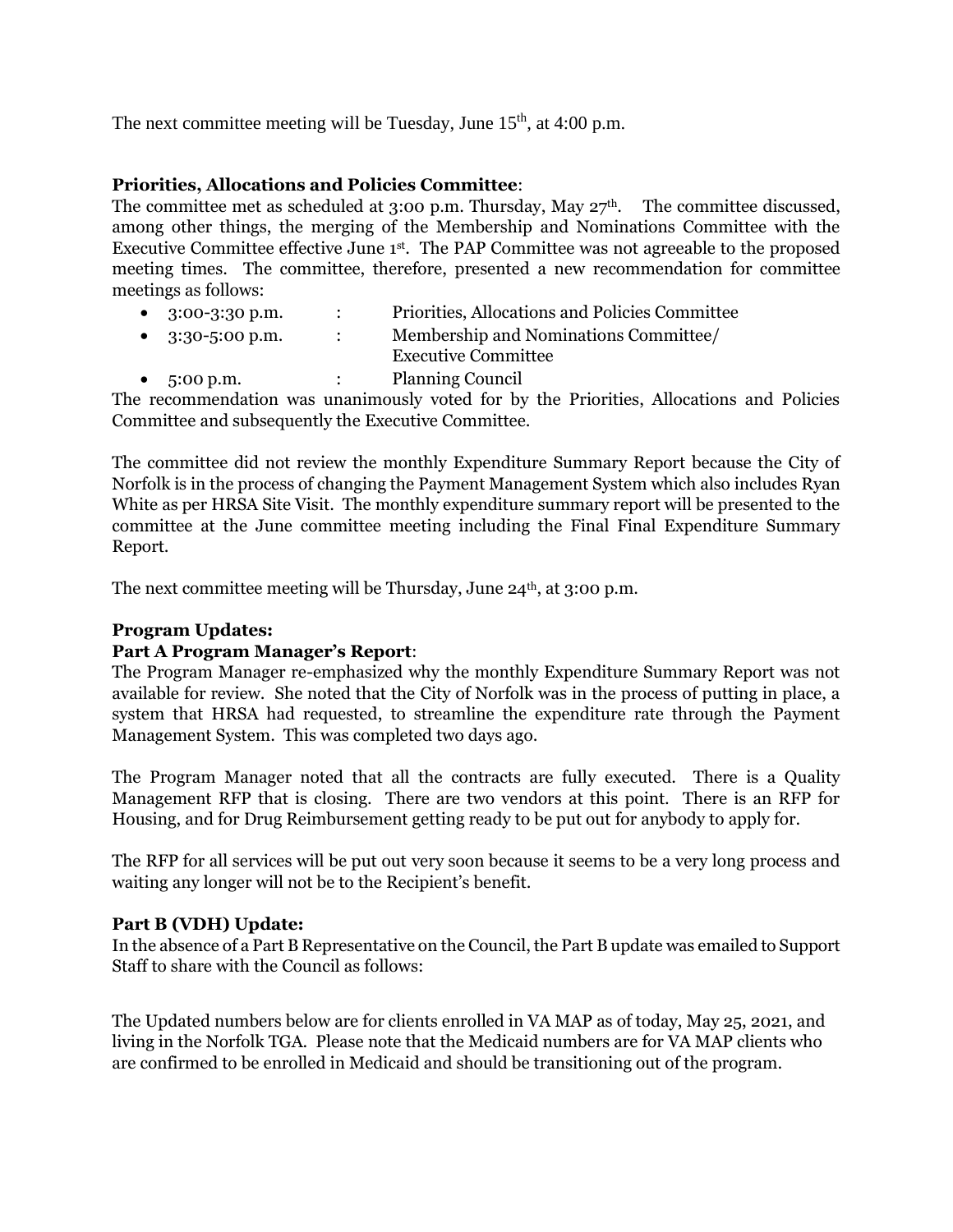| Program                   | n   | percent |
|---------------------------|-----|---------|
| <b>ICAP</b>               | 135 | 11.37   |
| <b>MPAP</b>               | 187 | 15.75   |
| <b>Direct ADAP</b>        | 459 | 38.67   |
| ACA                       | 355 | 29.91   |
| <b>Medicaid Expansion</b> | 51  | 4.3     |

Data as of 5/25/2021.

# **Part C Update:**

Mr. Rouse from EVMS presented the Part C update and noted that Part C has just started the new grant year. He gave the following summary Report for Part C, EIS Activities from May 1 through May 27, 2021:

- 1. The Part C resident geographical area covers patients residing in the following areas:
	- a. Norfolk TGA,
	- b. State of Virginia, and
	- c. North Carolina, inside and outside of Currituck County
- 2. The award performance period is May 1 through April 30.
- 3. Costs not covered by Parts A and B
	- a. Parts A and B claims paid after those grants closed but before the Part C closes. Mental health and other cost shares are examples.
	- b. Costs for TGA patients not covered by Part A due to limited TGA funding
	- c. Costs for oral health provided non-TGA providers
	- d. Costs for rare other services needed but not covered by Parts A or B. An example is transportation or food assistance for a North Carolina patient that resides outside of the TGA.
	- 4. The below data covers patients served during the period between May 1, 2021, through May 27, 2021.

| Service                       | $05/01/2021$ through<br>05/27/2021 |  |
|-------------------------------|------------------------------------|--|
| Non-MCM                       | 31                                 |  |
| Food Bank                     |                                    |  |
| <b>HIPCSA</b>                 | ∩                                  |  |
| Oral Health                   |                                    |  |
| Office Visits/Labs            |                                    |  |
| <b>Medical Transportation</b> | ∩                                  |  |
| <b>Total Unduplicated</b>     | 58                                 |  |
| Patients                      |                                    |  |

# **HOPWA Update:**

In the absence of the HOPWA Representative, there was no HOPWA update presented to the Council.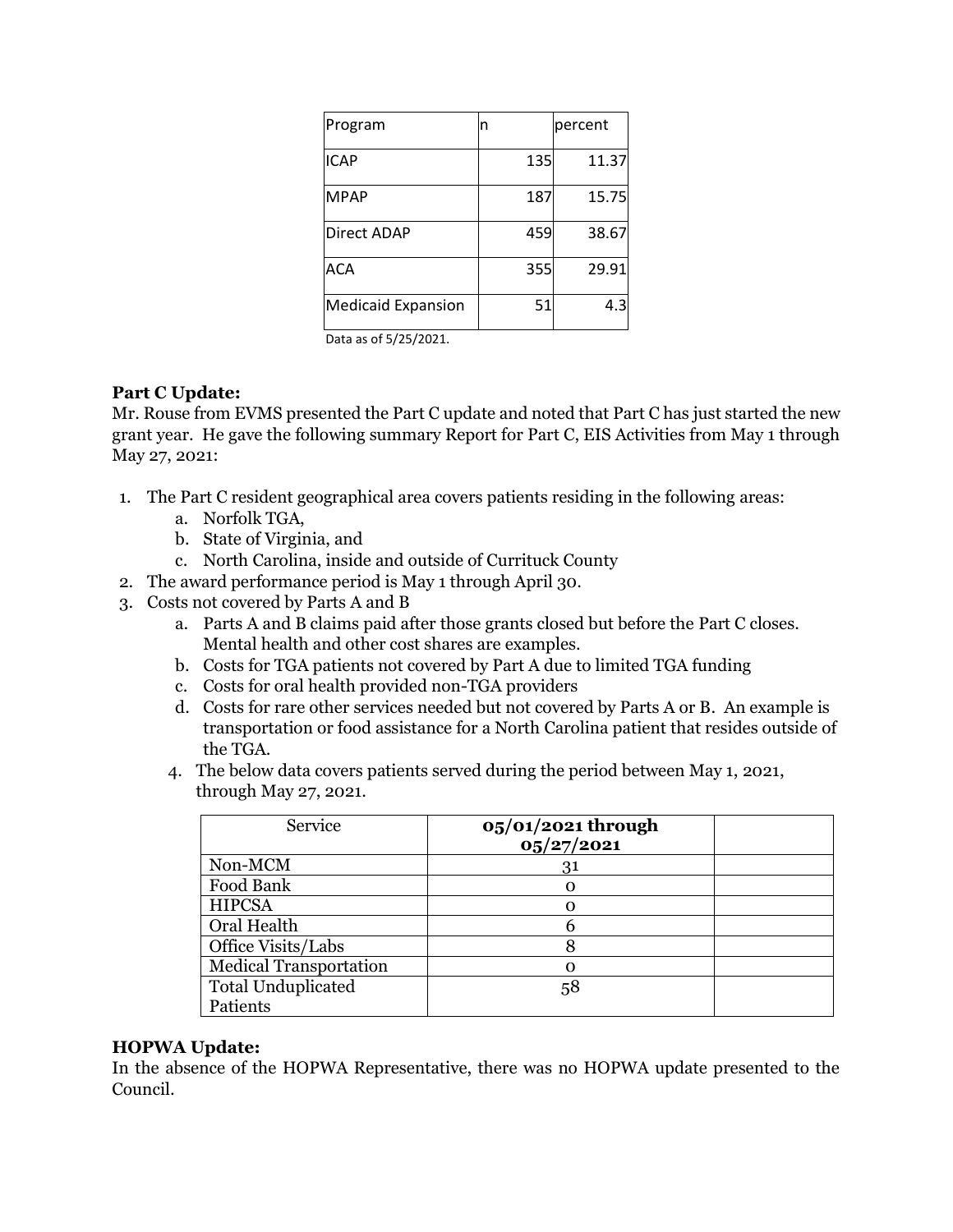# **Resource Allocations Training:**

Last month, Support Staff discussed the Priority Setting Process overview. For the May meeting, Support Staff discussed the Resource Allocations Process of the upcoming PSRA Session. As a recap, during the Resource Allocations Process, the Planning Council ranks all the service categories in order of priorities. This makes it easy to move funds within the service categories in the grant year. A Service category that is not prioritized cannot be funded if there is a need.

After the Planning Council sets priorities, the Council must allocate resources. Which means, they decide how much Ryan White HIV/AIDS Program Part A funding will be used for each of the service priorities. During Allocations Process, the Council must focus on the legislative requirements that, at least, 75% of the funds must go to cover medical services, and not more than 25% to Support Services, unless the TGA/EMA has obtained a waiver of this requirement. Support Services must contribute to a positive medical outcome for a client.

Typically, the Council allocates resources in three scenarios:

- 1. Unchanged funding, that is, what was used in the previous year.
- 2. Increase in funding.
- 3. Decrease in funding.

The Planning Council asks for a 5% increase, which is a cap HRSA allows TGAs to ask for.

# **Decision Making**:

The Planning Council makes its decisions about priority setting and resource allocations based on many factors including:

- Needs Assessment findings
- Information about the most successful and economical ways of providing services.
- Actual service costs and service utilization data
- Priorities of People Living with HIV/AIDS who use services.
- Use of Ryan White Part A HIV/AIDS Program funds to work well with other services. The Council was reminded that Part A is the payer of last resort and should not pay for services that can be provided with other funding.

# **New Business:**

With regard to how long the Council will be meeting virtually, Support Staff noted that currently, it is a waiting game until the Governor gives his update on the social distancing guidelines tomorrow, Friday, May 28th.

# **Nomination of Planning Council Co-Chair**:

After serving three two-year terms, Gwendolyn will be rotating off the Planning Council at the end of June. Gwendolyn served as one of the Planning Council Co-Chairs. The Council should, therefore, nominate someone to be the Council's Co-Chair. A list of eligible candidates for Council Co-Chair, in place of Gwendolyn, will be emailed to Council members prior to the June meeting. Support Staff will accept email nominations and present them to the Council for a vote at the June meeting.

# **Announcements**:

There were no announcements or public comments.